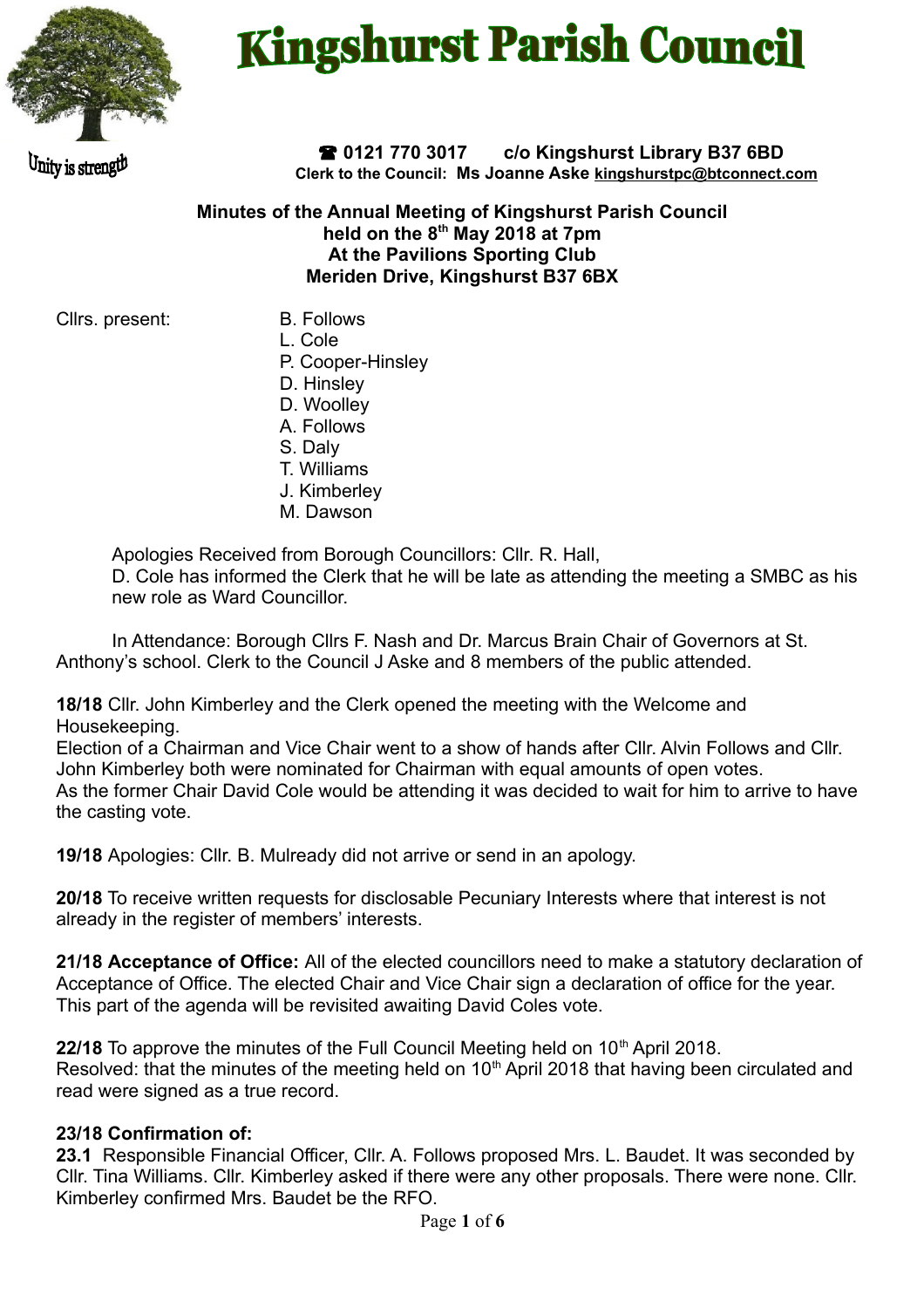It was noted here by Cllr. B. Follows thought that Mrs. Baudet was a temporary RFO as the Clerk was training to be the RFO. The Clerk spoke here that she had failed to succeed in that department. Conversations regarding this issue were voiced here along with the GDPR new legislations. Cllr. A. Follows mentioned that it looks like Solihull Council will provide a GDPR officer.

Cllr. Kimberley noted that the pros and cons had been discussed regarding separate RFO's to Clerks but he advised that small Parish Councils usually combine both roles for one person. Internal Auditor – Cllr. A. Follows proposed Ruth Roberts seconded Cllr. Williams.

**23.2** To decide and action the forming of Committees: Finance, Allotments, Events and Asset registrations for the community.

The difference between a working party and a committee was explained.

After each person knew the difference between the two, it was decided that Committees were a way forward.

A Finance Committee was agreed by the majority. Members: A. Follows, D. Woolley, M. Dawson, S. Daly. J. Kimberley and T. Williams nominated themselves

A Events Committee was agreed by the majority. Members: A. Follows, B. Follows, J. Kimberley and T. Williams nominated themselves.

A Allotment Committee was agreed by the majority. Members: S. Daly, P. Cooper-Hinsley, T. Williams and J. Kimberley nominated themselves.

No Asset Registration for the community Committee was decided on.

**23.3** To decide and elect Councillors to represent the KPC on outside bodies.

Birmingham Airport Consultative Committee: Cllr. M. Dawson

WALC/SAC: Cllr. M. Dawson

School Governors: Cllr. David Cole Kingshurst Primary and Cllr. A. Follows Yorkswood Primary. North Solihull Partnership Forum and Regen: Cllr. B Follows offered but it was decided to assign someone as when it was needed to attend a meeting. Currently only two meetings a year are held. **23.4** To decide and action any working parties for projects in the year ahead.

The environment working party can still proceed. Cllr. David Hinsley said a GDPR working party is necessary. This was agreed. Members will be the Clerk, the RFO and Cllr. A. Follows.

At this point Cllr. Kimberley went back to the part of the agenda for Cllr. Cole to vote for the Chairman. Cllr. Cole voted Cllr. John Kimberley as Chairman for the Kingshurst Parish Council. It was then decided that Cllr. A. Follows be nominated and elected as vice chair of the Kingshurst Parish Council.

After the decisions were made the Clerk asked the newly elected chairman and Vice chairman to read out their declaration of the acceptance of office. These were formally signed and witnessed by the proper officer. After this, each member of the council made a declaration.

#### **24.18 Standing Orders and Financial Regulations**

**24.1** To agree (a) to adopt the Council's Standing Orders and Financial Regulations (b) to agree to review standing orders and financial regulations through a working party. Date to be arranged and agree membership and remit.

It was suggested by Cllr. A. Follows that each member of the council read their copies and come back with any changes if needed. No working party was decided. Instead this will be put on the Junes agenda to put forward any amendments or approve them as they stand.

**25/18** To receive reports from Borough Councillors: Cllr. F Nash gave her report. The subject of the worshippers from the Romanian Orthodox Church currently using St. Anthonys for their services. A meeting had taken place on Sunday with the leaders and members of the community. Further details will be spoken about in the Public participation. Cllr. Nash also mentioned the Travellers and to consider the mess and expense they cause to the residents. She reported the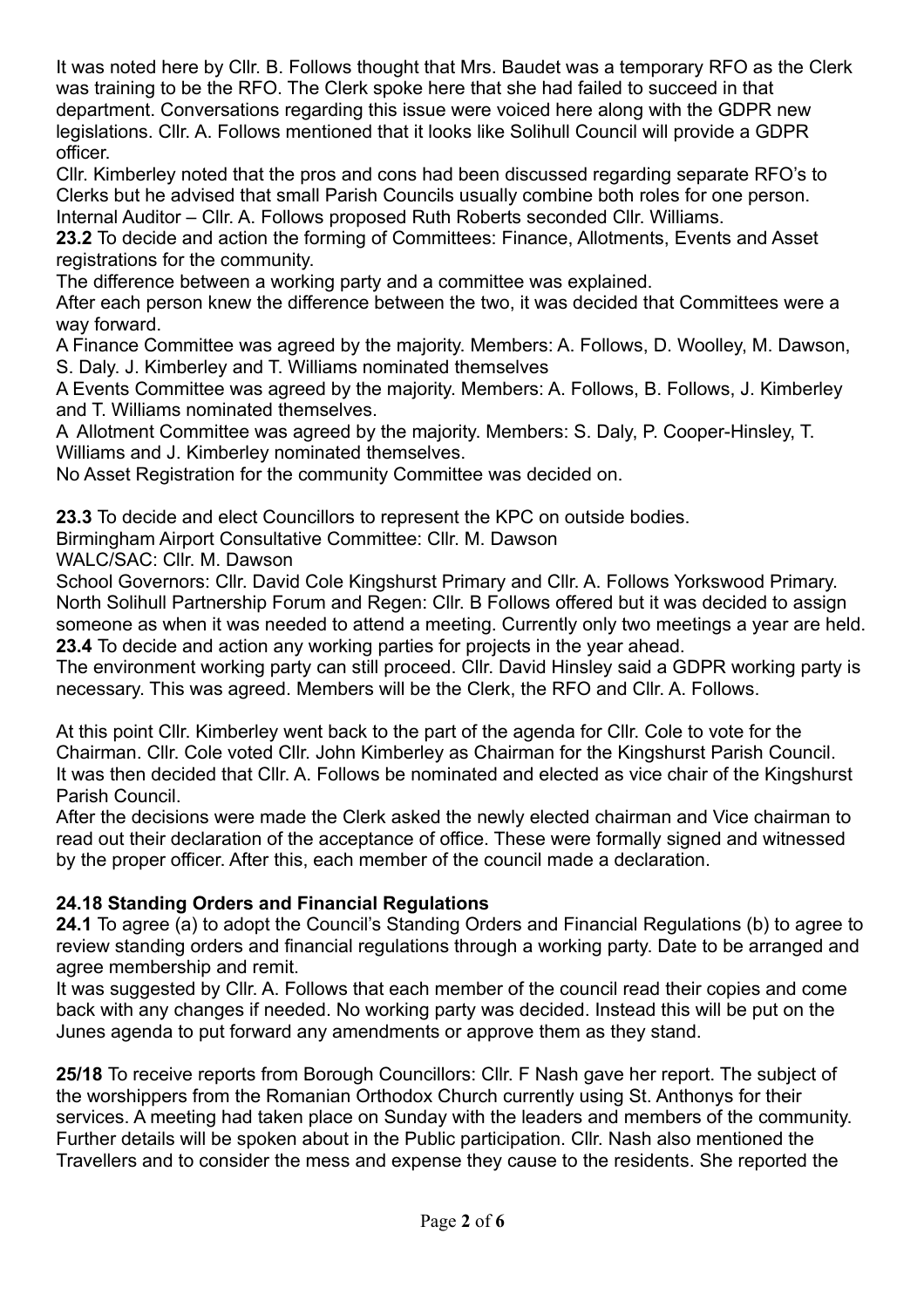regeneration of the Parade that the money is now in place and hopefully the Parade will be a much improved residence for the residents to live in.

At this point Cllr. Woolley mentioned that after the charity shop has closed people have left items. The items had been there sometime and a local resident that was in the public had put everything into his car and taken it to Stonebridge. Cllr. Woolley wanted the KPC to address this problem by writing to SMBC and ask them why they refused to collect the items for a month.

Clerk mentioned here that after Cllr. Woolley reported it to her she reported it to Adrian Stringer and he arranged for Acorns to collect the items. Acorns had said they would only once collect it. The Clerk asked Jean Johnson if and any further items are left was she interested in delivery it to a charity.

Cllr. Hinsley said it should have been reported as fly tipping. SMBC had said the items were too good to go into a skip. The Clerk will write a letter about the concerns to SMBC.

Cllr. B. Follows wanted to mention continues problems of the quad bikes.

Cllr. Nash said that the police were meant to be on the beat they do not appear to be. She offered advice to have the police to come back to the KPC.

Cllr. Woolley wanted to inform the Council that drug dealers are operating in the Childrens park. With all these issues we will see if the KPC can invite the police to the annual Parish meeting or the June meeting. Chair Kimberley asked Cllr. Cole if he had anything else to add. Cllr. Cole said he will carry out and honour his pledges.

There were no other reports.

#### **26/18** Finance:

26.1 Cllr. Follows as previous chair of finance read out the RFO's report. All members of the Council received a copy of the report.

26 .2 The finance committee approved cheques this evening to the value of £2802.66 all agreed to pass payments for May 2018.

26.3 Repairs to fencing by plot 3 on the allotments. Cllr. Hinsley will mend the fencing at no cost to the KPC

26.4 Hedge cutting around the perimeter of the Allotment. Cllrs. Pauline Cooper-Hinsley and Cllr. Hinsley need to get two more quotes.

Clerk asked if the Risk assessment paperwork could be approved at this point. This was on the Finance report with copies for the Councillors. This was not possible as the paperwork needed more studying.

#### **27/18 Events**

27.1 Report from the Events working party Cllr. Pauline Cooper-Hinsley reported that they were waiting on John Lewis for a donation of £1k. It is hoped that an extra £500 the Lord Mayor of Birmingham Andy Street. Pauline commented that it will still go ahead with the Parade Beach Party, with the help of Linda and David. A burger/hot dog van is required and Pauline asked the committee if they had any ideas on this. The Clerk will contact previous catering vans the KPC used. Pauline finished her report by mentioning the car park will be suspended hopefully for the van and entertainers. Pauline had been in touch with SMBC regarding water and electricity facilities. A boxing ring will go ahead. No toilet facilities had been secured as yet.

All help will be needed on the day from 11am until 4pm.

The Mayor will be attending. The company Amey is being asked to clean the sand after the event.

#### **28/18 Allotments**

28.1 Report from the Allotment working Committee. Cllr. David Hinsley reported how the holders are helping clear allotments ready for planting. There are four allotments that appears that no work is being done. This needs to be looked into. He recommends they receive warning letter in terms with their new leases.

It was established here by the Clerk that old allotment holders had a rolling lease and only the recently new holders were given the new lease.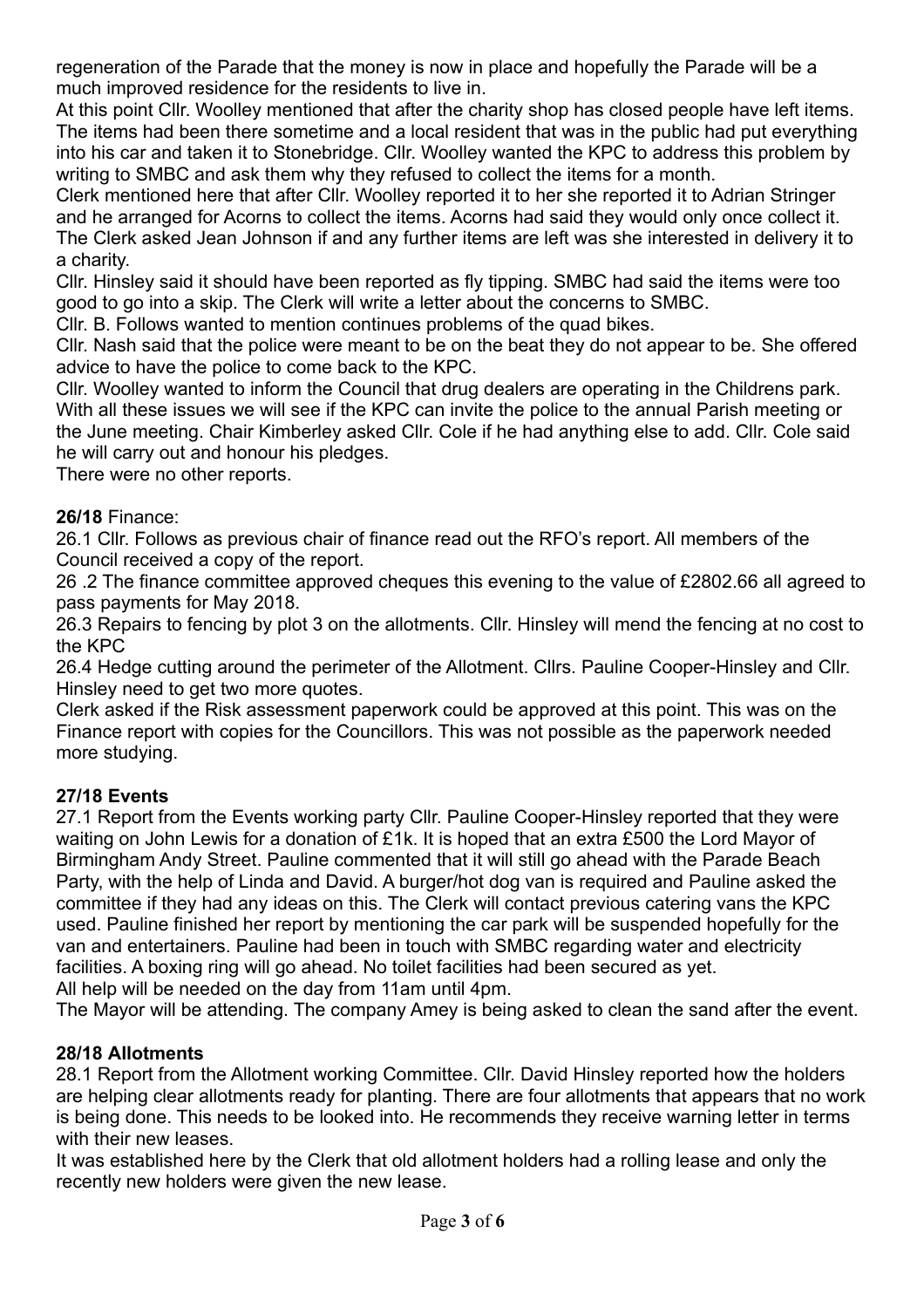Allotment holders will need to receive and sign the new leases.

Cllr. Hinsley mentioned he will sort out the link fencing and will mend the leaking tap. He commented that there has been no progress with forming an allotment association. Burnable rubbish will be looked into to have a fire at some point.

28.2 Report from Report from Vice Chair John Kimberley and Cllr. Sheila Daly -Gro Organic. No report has been received from Gro Organic. The poly tunnel will be replaced.

Nothing to discuss until a report is available. Chairman John Kimberley asked the council if we need to draw a line under this or take it forward. Various comments were mentioned and the councillors own opinions on Gro Organic and their services.

Nothing was decided by a vote but the future precept should include money to spend on the gardens and Gro organic should be pursued to complete what they have started. Most Cllrs. agreed to this.

Cllr. Hinsley pointed out here the contract with Gro Organic runs out this year.

Discussions took place regarding insurance for the area and further grants for the Jubilee Gardens.

**29/18** Transport and Environmental. Nothing to report here.

## **30/18 KPC Documents/legislations to be discussed and make decisions as appropriate**

30.1 Western Power- awaiting completion by Evans Derry. Cllr. Cole will meet up with Richard Holt on Tuesday and discuss the new contract for the substation.

## **31/18 To receive reports from members representing KPC on outside bodies**

31.1 Birmingham Airport Consultative Committee: Cllr. Maxine Dawson had nothing to report. Her apologies will be put in for the meeting as she will be away.

31.2 WALC/SAC Cllr. Hinsley reported of the recent meeting. The discussions were wide and varied. GDPR was mentioned and Local Councils awards scheme. SMBC offer legal services to parish Councils where there is no conflict of interest. Cllr. Hinsley mentioned section137 payments and where there has been a misuse of payments and councils have been taken to court. He advised we look into the milk payments to make sure we are in line with the legislation. He commented on the Parish boundary moves. The merging of Parish councils and some parish councils being abolished was spoken about and has implications on all parish councils in the area if SMBC are going to start looking at de-parashing councils. He said to watch this space. Chair Kimberley said he thought it would be highly unlikely that SMBC would go against the wishes of local resident. So if local residents wanted to retain an existing Parish Council he thinks SMBC would not contest that. He said residents can set about dissolving their Parish Council if they so wished but he thought this would be unlikely.

31.3 School Governors Reports. Cllr. Follows commented that there is a meeting in three weeks time for the governors of Yorkswood. Capital House has now become part of the school facilities. Cllr David Cole mentioned that The Kingshurst Primary will be celebrating 10 years and having a celebration on the 19<sup>th</sup> July where Mayor Flo Nash will be attending.

31.4 Solihull Partnership Forum. Nothing to report here.

31.5 Regeneration. Cllr. Hinsley mentioned here he had heard that some private residence have been purchased by SMBC on the Parade. Cllr. Cole had nothing to report from his enquiry earlier at the SMBC Borough Councillors meeting.

## **32/18 Progress reports for information/action and make decisions as appropriate:**

32.1 Pavilions sporting Club updates. No updates have been received. It had been established by the manager that the asbestos was still being removed. Clerk will forward her email to Chair that she had sent to the tenants.

**33 /18** Planning: To consider and comment on any planning applications received: Nothing received. Nothing received.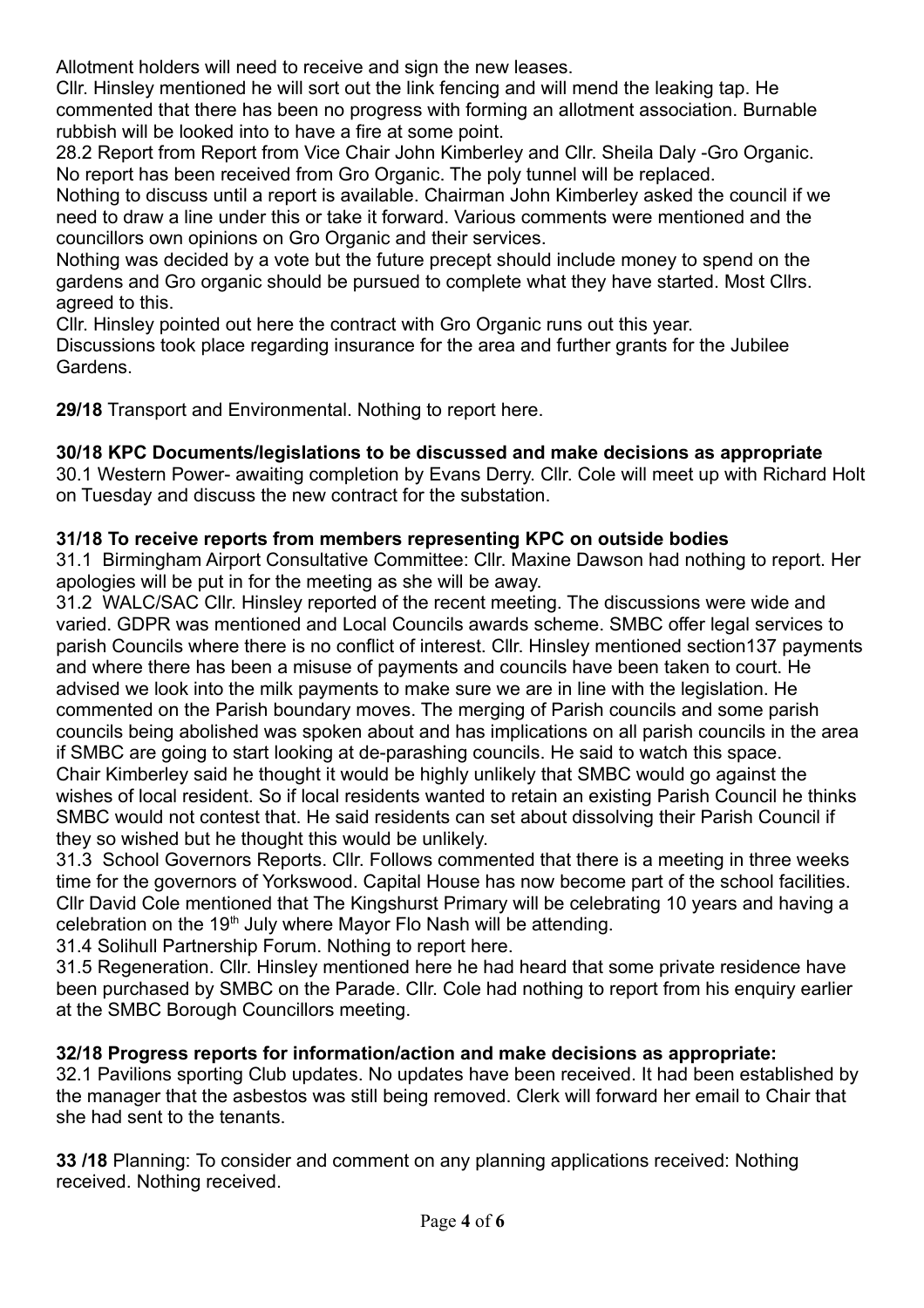### **34/18 Planning: proposed for the future**

34.1 Local Development Plan: Nothing discussed here.

34.2 Mountfort Public House Site: No updates.

**35/18 Information items:** To receive and discuss items for information and comment/action if appropriate.

35.1 Correspondence and emails. Clerk had made a communication regarding help for cleaning shopping trolleys from the Babbs mill lake. Community youths will be part of a clear up. A further email from a representative of Yorkswood School requested funding to send a couple of coaches to send children and families to the seaside. The Finance office Louise Baudet had said 'No' but asked the Clerk to contact John Crossling for further confirmation. It is not possible under section 137. Discussions took place regarding all three schools. More information will be required from Louise the RFO on the proportion of the percentage of the milk. Cllr. Hinsley mentioned the general power of competence. This will enable the councillors to decide for themselves how they want to spend he precept without being restricted by legislation.

Chair Kimberley asked to bring this part of the agenda forward for the Public participation.

**36/18 Public Participation:** To adjourn to allow public participation for 15 minutes.

Residents are invited to give their views and question the Parish Council on issues on this agenda, or raise issues for future consideration at the discretion of the Chairman. Members of the public may not take part in the Parish Council meeting itself.

Chair Kimberley mentioned the recent upsets and disruption to the residents local to the St. Anthonys Church. An influx of over a thousand Romanian Orthodox worshippers had arrived on mass for a Christian event. This occurs frequently.

A recent meeting with the Catholic diocese involved discussions with various representatives of the St. Anthonys School, the KPC and local residents.

A resident spoke of the total lack of respect that takes place most Sundays and each Easter festival. He mentioned the parking over of peoples drives, parking on the footpath, urinating on peoples gardens and fences and throwing rubbish everywhere. He himself had attended the meeting and came away feeling that no one will actual do anything about the problem. In this residents particular opinion he said they do not want to be helpful towards the residents plight. Another member of the public that lives close to the Church mentioned he that it should be remembered it's about Right and wrong for this community. Previous locations had also had to move the congregations on as similar behaviour would not be tolerated.

One more resident mentioned that the KPC was going to meet with the Church and SMBC. Cllr. David Cole spoke of the previous elections taking place and he was unable to sort out problems out until after the elections. This is referred to as purdah a term for a period before local elections.

At this point Dr. Marcus Brain the Chairman of the Governors of St. Anthonys School was asked to speak. He wanted to differentiate between the School and the Church. This was purely the Church. He spoke of the meeting he had been asked to attend and the hope that the problem will come to a swift conclusion. The school car park was referred to and Dr. Brain spoke of the insurance and it would not be cost effective to open the school.

He also explained that the police will not interfere as it is a private issue and that is why private security had been hired. He commented that the Church, moneywise run a loss from hiring it out to the Romanian Orthodox Church because of the damage that is caused by so many people. Dr. Bain mentioned here that the capacity of the Church is for 350 and on that day there was upwards of 1200 people.

The Police had not responded to the complaints.

Chair Kimberley concluded this part of the meeting by giving his details of the meeting that had taken place. He made a point of the bad behaviour and the concerns the bad behaviour is having